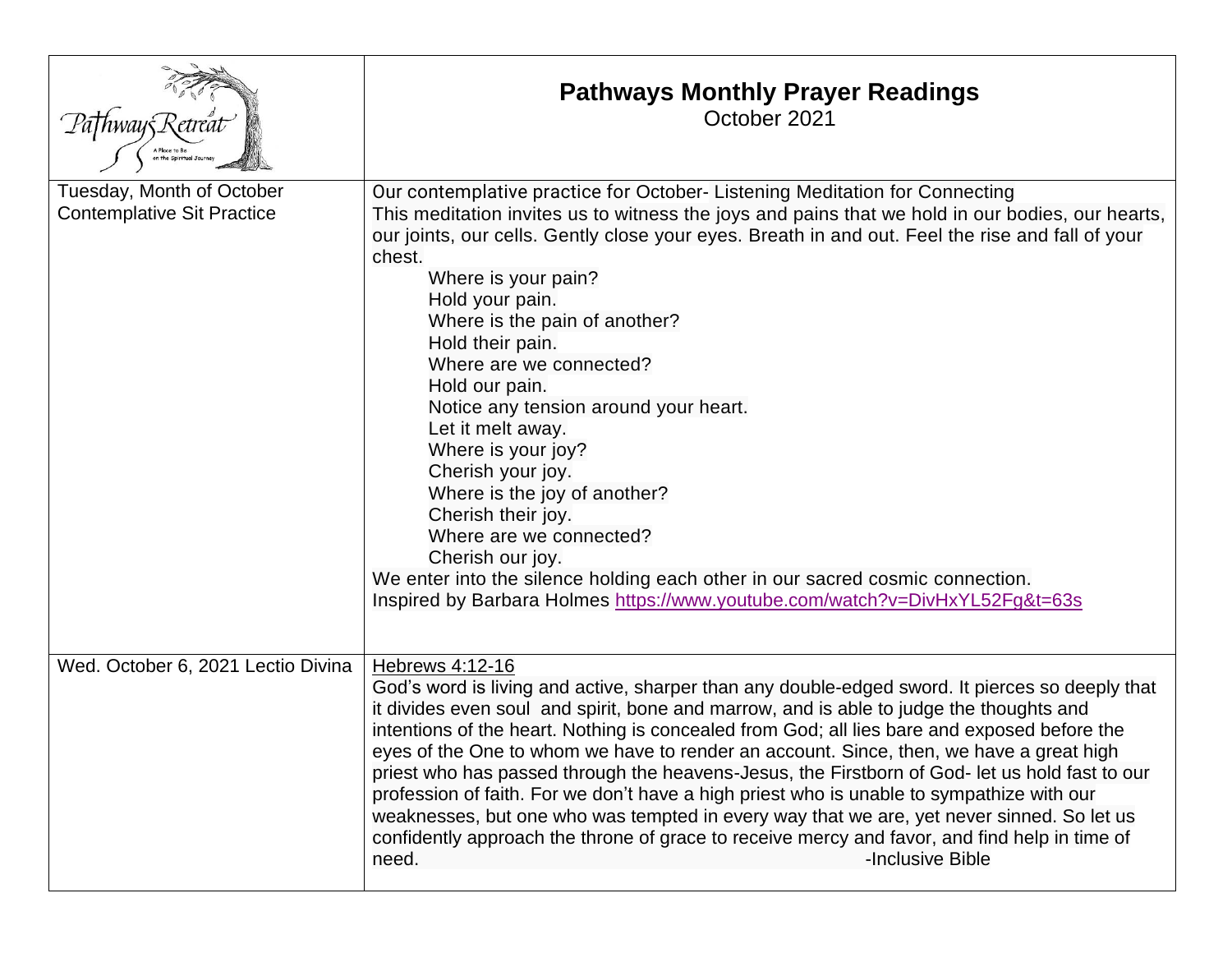| Thur. October 7, 2021   | Psalm 90:12,14                                                                                                                                                  |  |  |
|-------------------------|-----------------------------------------------------------------------------------------------------------------------------------------------------------------|--|--|
| <b>Centering Prayer</b> | Make us realize how short life is that we may gain wisdom of heart.                                                                                             |  |  |
|                         | When morning comes, fill us with your love,                                                                                                                     |  |  |
|                         | -Inclusive Bible<br>and we will celebrate all our days.                                                                                                         |  |  |
|                         |                                                                                                                                                                 |  |  |
| Wed. October 13, 2021   | Mark 10:35-45                                                                                                                                                   |  |  |
| Lectio Divina           | Zebedee's children, James and John, approached Jesus.                                                                                                           |  |  |
|                         | "Teacher, we want you to grant our request." "What is it?" Jesus asked.                                                                                         |  |  |
|                         | They replied, "See to it that we sit next to you, one at your right hand and one at your left,                                                                  |  |  |
|                         | when you come into your glory." Jesus told them, "You do not know what you are asking.                                                                          |  |  |
|                         | Can you drink the cup that I will drink, or be baptized in the same baptism as I?"                                                                              |  |  |
|                         | "We can," they replied. Jesus said in response, "From the cup I drink of, you will drink;                                                                       |  |  |
|                         | the baptism I am immersed I, you will share. But as for sitting at my right hand or my left, that is                                                            |  |  |
|                         | not mine to give; it is for those to whom it has been reserved."                                                                                                |  |  |
|                         | The other ten, on hearing this, became indignant at James and John.<br>Jesus called them together and said, "You know how among the Gentiles those who exercise |  |  |
|                         | authority are domineering and arrogant; those 'great ones' know how to make their own                                                                           |  |  |
|                         | importance felt. But it can't be like that with you. Anyone among you who aspires to greatness                                                                  |  |  |
|                         | must serve the rest; whoever wants to rank first among you must serve the needs of all. The                                                                     |  |  |
|                         | Promised One has come not to be served, but to serve-to give one life in ransom for many."                                                                      |  |  |
|                         | -Inclusive Bible                                                                                                                                                |  |  |
|                         |                                                                                                                                                                 |  |  |
| Thur. October 14, 2021  | Psalm 91:9-16                                                                                                                                                   |  |  |
| <b>Centering Prayer</b> | Because you have made me your refuge                                                                                                                            |  |  |
|                         | and have me as your stronghold,                                                                                                                                 |  |  |
|                         | no evil will befall you, and no disaster will come near your tent.                                                                                              |  |  |
|                         | For I will command my angels to guard you wherever you go.                                                                                                      |  |  |
|                         | They'll carry you in their hands                                                                                                                                |  |  |
|                         | so you don't hurt your foot on a stone.                                                                                                                         |  |  |
|                         | You'll tread on the young lion as easily as one does a cobra;                                                                                                   |  |  |
|                         | you'll trample down both lion and serpent.                                                                                                                      |  |  |
|                         | Because you love me, I will deliver you;                                                                                                                        |  |  |
|                         | I will rescue you because you acknowledge my Name.                                                                                                              |  |  |
|                         | You will call upon me, and I will answer you;                                                                                                                   |  |  |
|                         | I will be with you in trouble; I will deliver you and honor you.                                                                                                |  |  |
|                         | I will satisfy you with a long life and show you my salvation. - Inclusive Bible                                                                                |  |  |
|                         |                                                                                                                                                                 |  |  |
|                         |                                                                                                                                                                 |  |  |
|                         |                                                                                                                                                                 |  |  |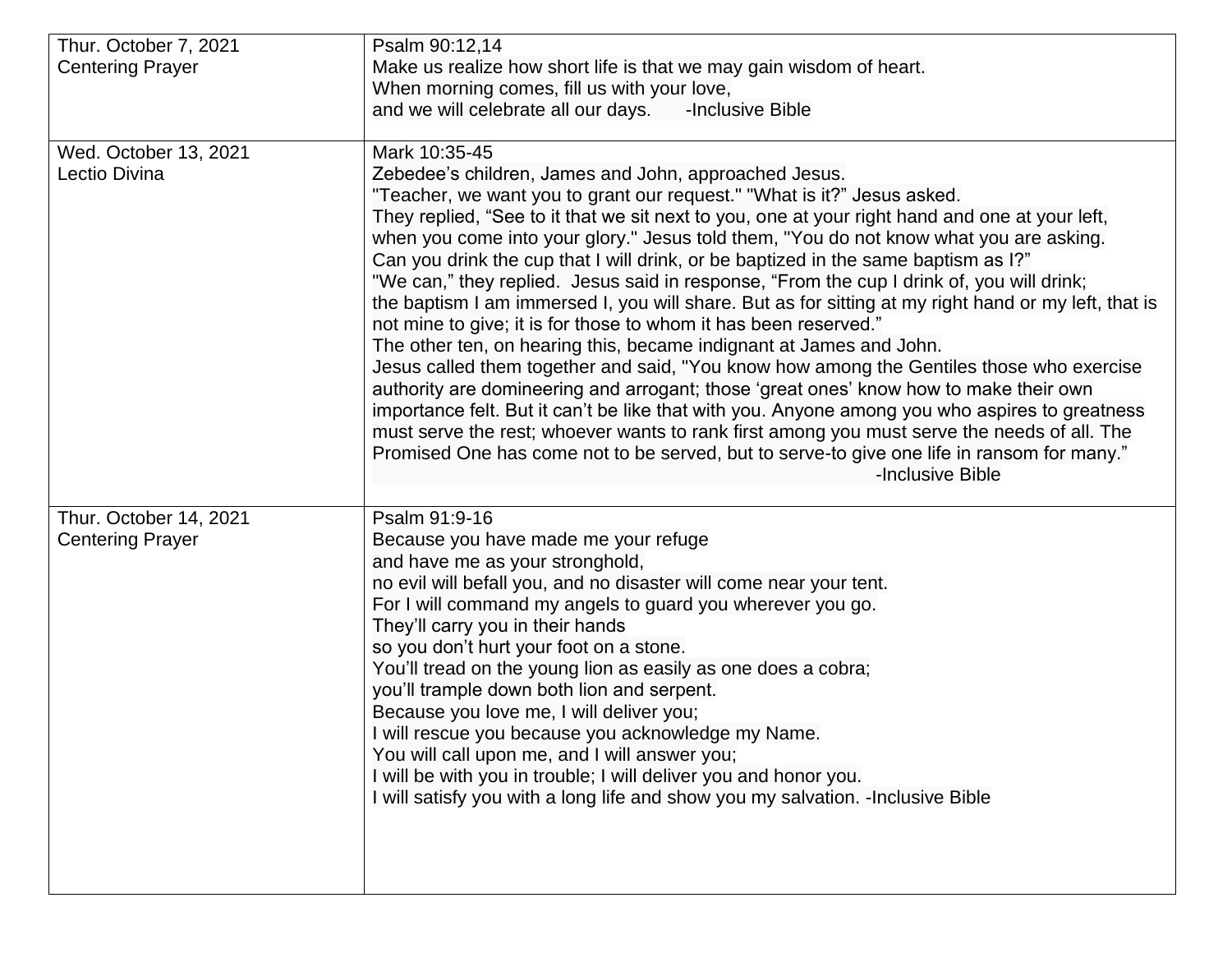| Wed. October 20, 2021        | Mark 10:46-52                                                                              |  |  |
|------------------------------|--------------------------------------------------------------------------------------------|--|--|
| Lectio Divina                | They came to Jericho.                                                                      |  |  |
|                              | As Jesus was leaving Jericho with the disciples and a large crowd,                         |  |  |
|                              | a blind beggar named Bartimaeus ben-Timaeus, was sitting at the side of the road.          |  |  |
|                              | When he heard that it was Jesus of Nazareth, he began to shout and to say,                 |  |  |
|                              | "Heir of David, Jesus have pity on me!                                                     |  |  |
|                              | "Many people scolded him and told him to be quiet, but he shouted all the louder,          |  |  |
|                              | "Heir of David, have pity on me!"                                                          |  |  |
|                              | Jesus stopped and said, "Call him here."                                                   |  |  |
|                              | So they called the blind man. "Don't be afraid," they said.                                |  |  |
|                              | "Get up; Jesus is calling you."                                                            |  |  |
|                              | So throwing off his cloak, Bartimaeus jumped up and went to Jesus.                         |  |  |
|                              |                                                                                            |  |  |
|                              | Then Jesus said, "What do you want me to do for you?"                                      |  |  |
|                              | "Rabbuni," the blind man said, "I want to see."                                            |  |  |
|                              | Jesus replied, "Go; your faith has saved you."                                             |  |  |
|                              | And immediately Bartimaeus received the gift of sight and                                  |  |  |
|                              | began to follow Jesus along the road. - Inclusive Bible                                    |  |  |
| Thur. October 21, 2021       | Psalm 126                                                                                  |  |  |
|                              |                                                                                            |  |  |
| <b>Centering Prayer</b>      | When YHWH brought us captives back to Zion,                                                |  |  |
|                              | we thought we were dreaming.                                                               |  |  |
|                              | Our mouths were filled with laughter then,                                                 |  |  |
|                              | our tongues with songs of joy.                                                             |  |  |
|                              | And from the nations we heard,                                                             |  |  |
|                              | "Their God has done great things for them."                                                |  |  |
|                              | Yes-YHWH has done great things for us, and we are filled with joy.                         |  |  |
|                              | Now set our captive hearts free, YHWH!                                                     |  |  |
|                              | Make them like streams in the driest desert!                                               |  |  |
|                              | Then those who now sow in tears                                                            |  |  |
|                              | Will reap with shouts of joy; those who go out weeping as they carry their seed for sowing |  |  |
|                              | Will come back with shouts of joy, as they carry their harvest home. - Inclusive Bible     |  |  |
|                              |                                                                                            |  |  |
| Wed. October 27, 2021 Lectio | Mark 12:28-34                                                                              |  |  |
|                              | One of the religious scholars who had listened to them debating and had observed how well  |  |  |
|                              | Jesus had answered them, now came up and put a question to him:                            |  |  |
|                              | "Which is the foremost of all the commandments?"                                           |  |  |
|                              |                                                                                            |  |  |
|                              | Jesus replied, "This is the foremost: 'Hear, O Israel: God, our God, is one.               |  |  |
|                              | You must love the Most High God with all your heart, with all your soul,                   |  |  |
|                              | with all your mind, and with all your strength."                                           |  |  |
|                              | The second is this, 'You must love your neighbor as yourself.'                             |  |  |